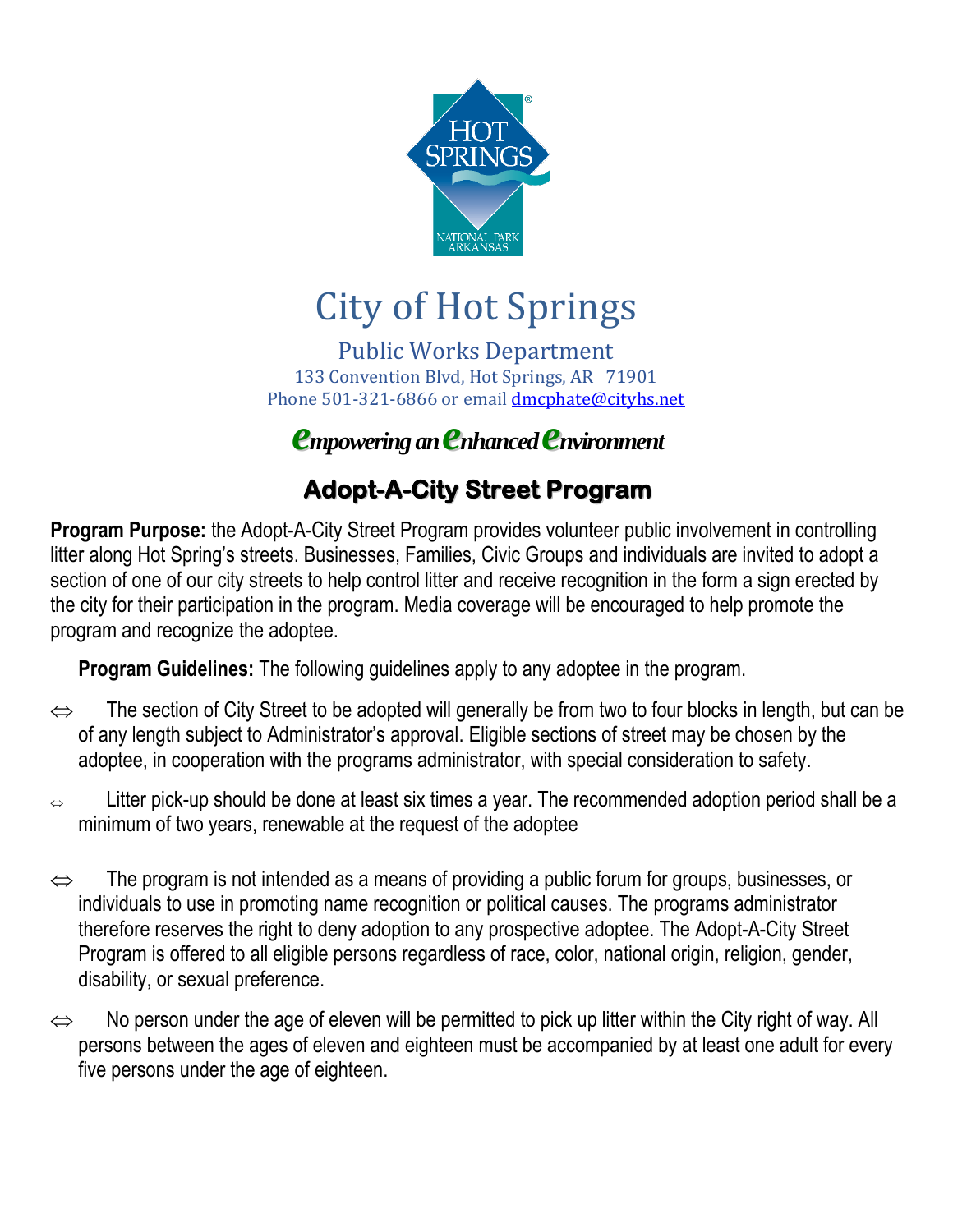The Hot springs Sanitation Department will normally supply Safety vests, disposable gloves, litterbags, and grabbers for volunteer use with this program. These items may be picked up from the Sanitation office at: 218 Runyon Street, Hot Springs, AR 71913*.* 

 **The adoptee must make prior arrangements with the** *Hot Springs Sanitation Dept*. to pick up the bagged trash by calling Samantha Norwood, Office Manager at 501-321-6911. The trash must be left in a safe and convenient area for collection by truck. **After each pick-up, the adoptee must file a report**  *within two weeks at www.snorwood@cityhs.net* **giving the number of participants, approximate number of hours taken and the number of bags filled. Failure to report any pick-ups within a six month period could result in removal from this program.**

**Participants are strongly encouraged to schedule at least one pick-up to coincide with the "Trash Bash" on or near the first weekend after Labor Day.**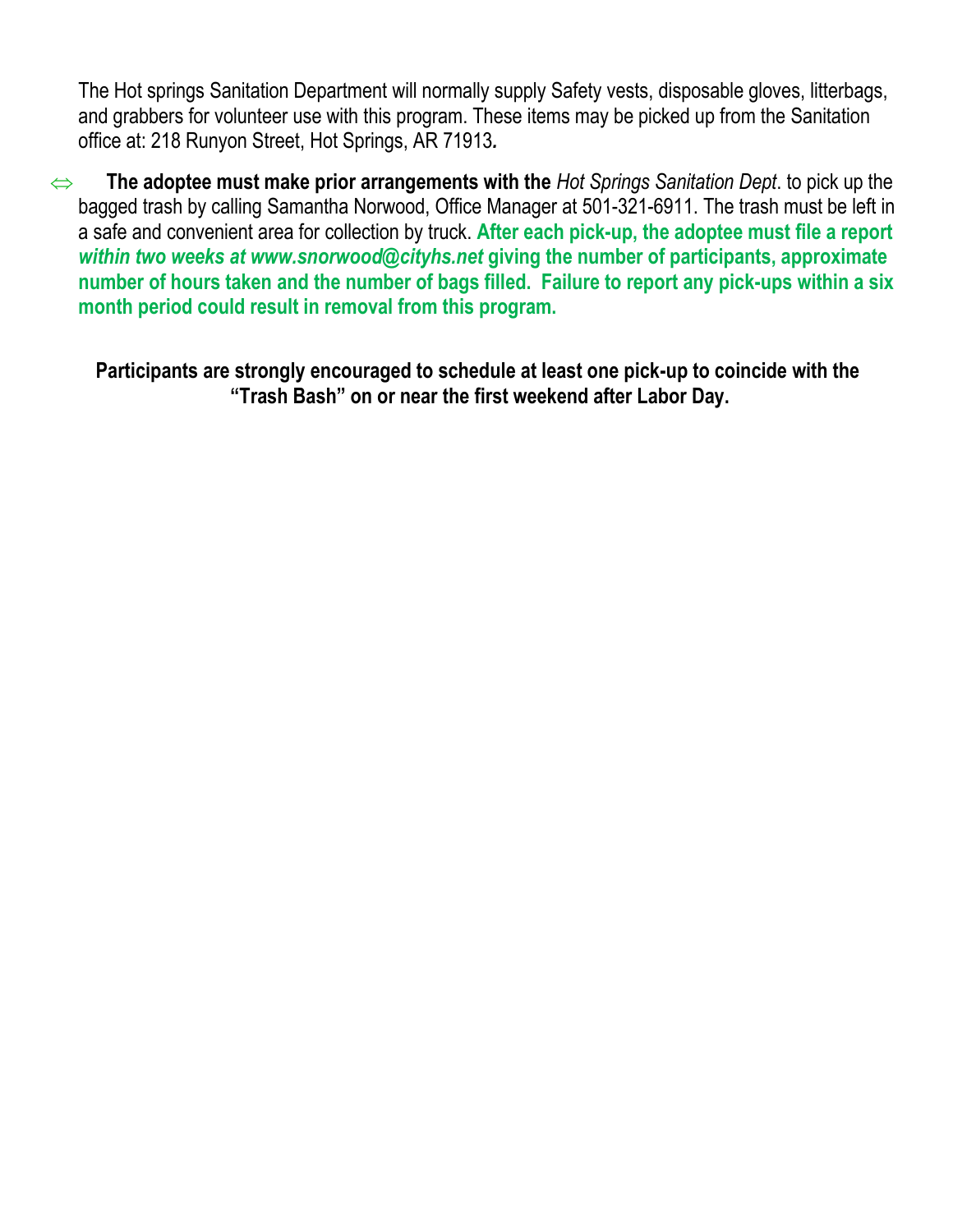# **City of Hot Springs**

## **ADOPT-A-CITY STREET VOLUNTEER AGREEMENT**

The Adopt-A-City Street Program is a partnership between the City of Hot Springs and its citizens of the City to care for City Streets and participate in making the City a better place to live. The City and the individuals or groups adopting the street(s) make a commitment to each other to perform certain activities for keeping the areas clean and safe.

#### **The Adopter/Adopter Group agrees to the following terms:**

- $\checkmark$  In Consideration of the City of Hot Springs, Arkansas conducting the "Adopt-A-City Street" program, and allowing me to participate in said program, I hereby covenant and agree not to sue any and all employees, representatives, and/or agents of entity and do hereby release and forever discharge the same of and from all claims, rights, and causes of actions of whatsoever kind unknown, foreseen and unforeseen, bodily and personal injury, damage to property, and the consequences thereof from any participation in the "Adopt-A-City Street" program. Furthermore, I certify that I am medically able to participate in this program and assume full and all responsibility.
- $\checkmark$  Remove litter along a designated section of City Streets(s) at least six times a year for a minimum of **two years** on the City Street(s) designated below.

## **Name of City Street(s)**

- Designate a **contact person/group leader**. This person will be responsible for the following duties:
- $\checkmark$  Assure that all participants are responsible individuals and that participating minors under the age of 18 are provided with adult supervision as stated in the policy.
- $\checkmark$  Discuss safety precautions with project participants, request that participants sign in for each cleanup.
- $\checkmark$  Assure that all borrowed equipment and unused supplies are returned to the Adopt-A-City Street Program following the completion of the volunteer period.
- $\checkmark$  Discuss all projects with the Adopt-A-City Street Coordinator before the project is undertaken, unless other arrangements have been made.
- $\checkmark$  Avoid contact with items that have the potential to be hazardous or cause injury, such as heavy objects or items like syringes, needles, used condoms, animal carcasses, etc.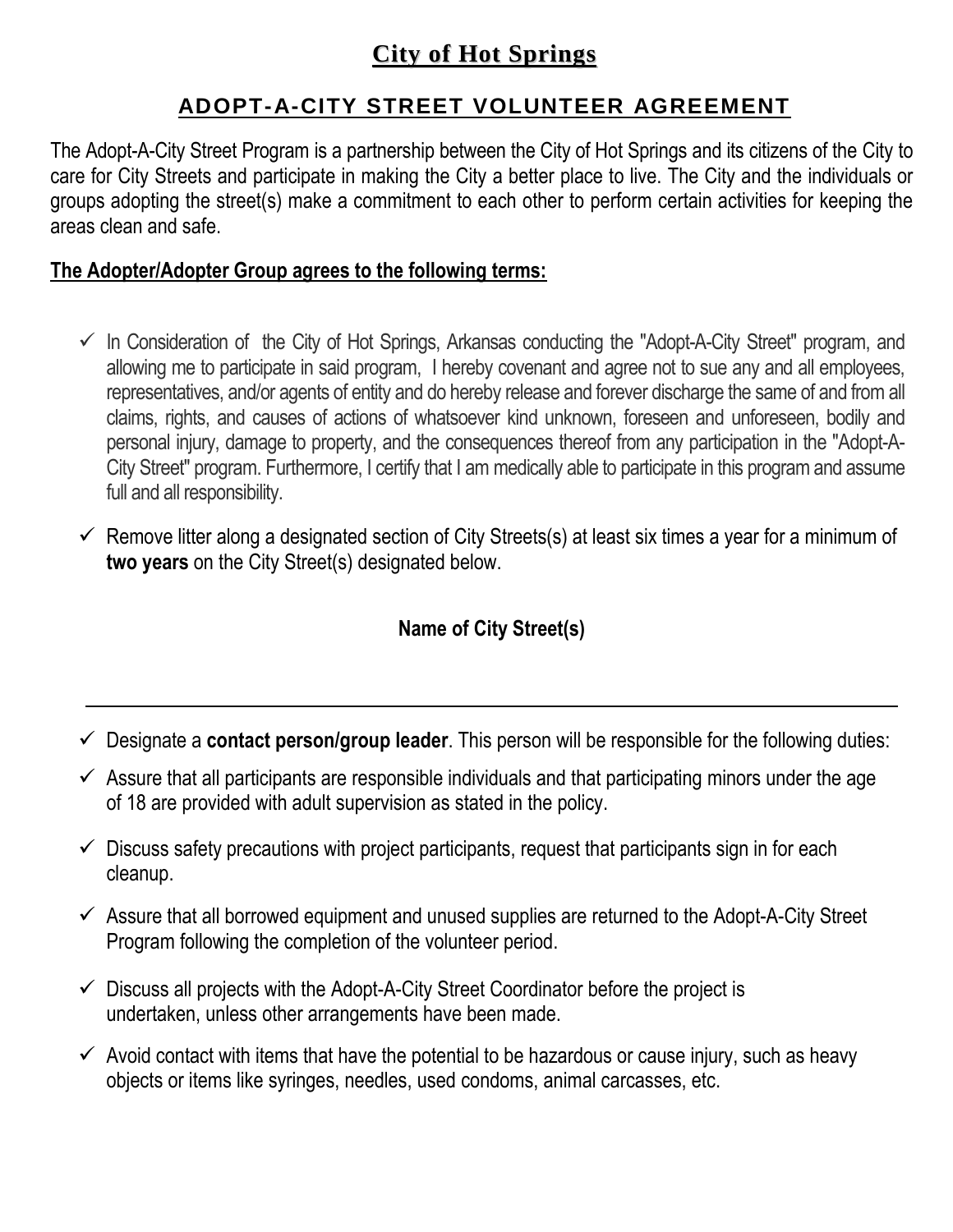### **The City of Hot Springs agrees to the following terms:**

- $\checkmark$  Furnish operation supplies e.g. litter bags, disposable gloves, also safety vest and grabbers for loan.
- $\checkmark$  Make arrangements for free removal and disposal of collected litter from the project site area provided prior contact has been made in compliance with the policy document
- $\checkmark$  Furnish and install Adopt-A-City Street sign(s) with the Adopter's name on each sign, at some time after the Adopter has completed the first project See below for wording).
- $\checkmark$  Coordinate publicity or funding arrangements with the Adopter, when possible, for special projects or beautification efforts.

|     |       |        |                                    | <b>Organization Name (if Different)</b>                                           |
|-----|-------|--------|------------------------------------|-----------------------------------------------------------------------------------|
|     |       |        |                                    |                                                                                   |
| zip | Phone | e-Mail |                                    |                                                                                   |
|     |       |        |                                    | Date                                                                              |
|     |       |        |                                    |                                                                                   |
|     |       |        |                                    |                                                                                   |
|     |       |        | <b>Adopt-A-City Street Signage</b> | Name to appear on sign – please note – one letter, space or punctuation per space |

**Please make a copy of this document and keep it for your records Thank you for your Volunteerism!**